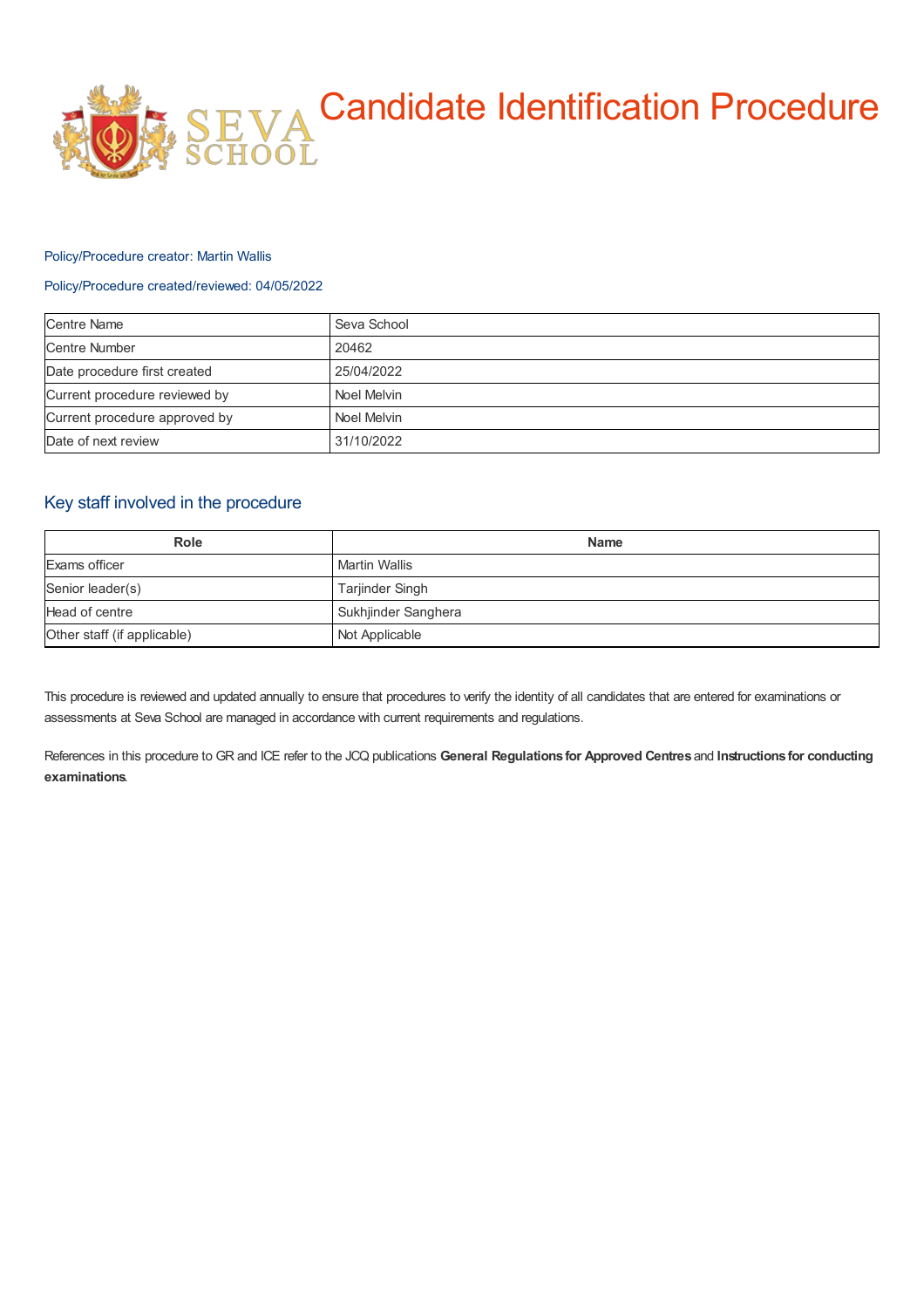# Purpose of the procedure

The purpose of this procedure is to confirm that Seva School:

- verifies the identity of all candidates that it enters for examinations or assessments (GR 5.6)
- has processes in place to be satisfied that that all candidate identities have been checked (GR 5.6)
- has written procedures in place to verify the identity of all candidates at the time of the examination or assessment (GR 5.9)

## 1. Process to check candidate identity

#### **Internal candidates**

The identity of students on roll at Seva School is checked as part of the initial registration process. (GR 5.6)

The process is:

During the admissions process, paperwork to verify identification (such as birth certificate or passport) are required.

#### **Private candidates**

The identity of candidates, not on roll at a centre but who may be accepted to take examinations, must be checked by a verification process which involves photo-ID. (GR 5.6)

### At Seva School:

Our policy is not to accept private candidates

### 2. Procedures to verify candidate identity at the time of the examination/assessment

Invigilators are able to establish the identity of all candidates sitting examinations by following the arrangements in place to carry out adequate checks. (ICE 16.1)

The arrangements at Seva School are:

- Desk cards are used for internal candidates, including the photographs of the candidates.
- The exams officer and a senior member of staff (who has not taught the subject being examined) will be present at the start of the examination to assist with the identification of candidates.

The following measures are also in place:

- A private/external candidate or a transferred candidate who is not known to the centre will be asked to show photographic documentary evidence to prove that they are the same person who entered/registered for the examination/assessment, e.g. passport or photographic driving licence (ICE 16.2)
- Where it is impossible to identify a candidate due to the wearing of religious clothing, such as a veil, the candidate will be approached by a member of staff of the same gender and taken to a private room where they will be politely asked to remove the religious clothing for identification purposes (ICE 16.3)
- Invigilators will be informed of those candidates with access arrangements and made aware of the access arrangement(s) awarded (ICE 16.4)

## 3. Roles and Responsibilities

**The role of the examsoffice/officer**